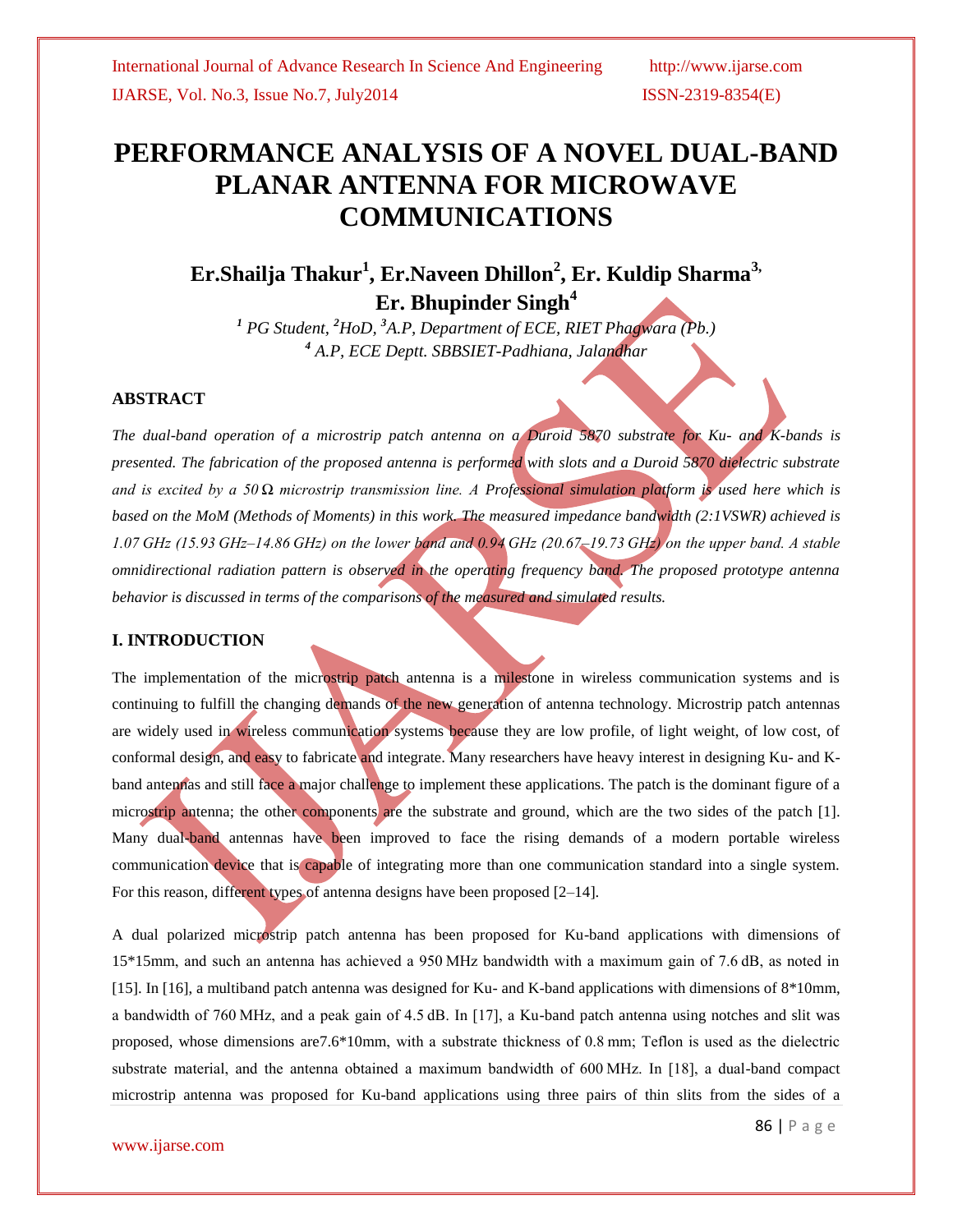rectangular patch, whose dimensions are 9.5\*10mm, Rogers RT/Duroid 5880 is used as the dielectric substrate material, with a substrate thickness of 0.254 mm; the antenna obtained a maximum bandwidth of 90 MHz. In [19], a dual-frequency triangular slotted microstrip patch antenna was proposed for Ku-band applications, where the patch dimensions are 8.5mm\*7.96mm\*1.905mm; the substrate thickness is 1.905 mm (Rogers RT/Duroid 6010 is used as the dielectric substrate material), and the maximum bandwidth is 576 MHz. In all of the previous proposed antenna designs, narrow bandwidth was achieved for Ku-band applications.

A printed double-T monopole antenna was proposed in [20]. In [21], a compact dual-band microstrip antenna for Ku-band applications was proposed, whose dimensions are 9.50mm\*10mm\*0.254mm and which achieved a return loss of −23.83 dB at 12.54 GHz and −14.04 at 14.15 GHz, with a gain greater than 4 dBi. Comparatively, the proposed antenna has a limited return loss. A surface mount dual-loop antenna was proposed in [22]. A dual-band reduced-size PIFA was proposed in [23]. These antennas provided dual-band features to cover the 2.4/5.2 and 5.8 GHz WLAN bands. The limitations of these antennas were that they could not deliver a uniform omnidirectional radiation pattern. A low-cost microstrip-fed dual-frequency printed dipole antenna was proposed for wireless communications in [24]. This antenna's size is large and its bandwidth is limited. In [25], a printed dual-band dipole antenna with U-slot arms was proposed for the 2.4/5.2 GHz WLAN operation. The 370 MHz bandwidth of that antenna is insufficient to cover the desired band. In [26], a dual broadband design of a rectangular slot antenna was proposed for 2.4 and 5 GHz wireless communications. The antenna dimension is 75mm\*75mm, the substrate permittivity is 4.70, and the thickness is 0.80 mm. In [27], a dual-band WLAN dipole antenna using an internal matching circuit was proposed. The antenna dimensions are 12mm\*45mm and FR4 is used as the dielectric substrate material to cover the desired bands.

In this study, a 20mm\*20mmmicrostrip patch antenna was designed on a 1.575 mm thick Duroid 5870 substrate for use in Ku- and K-band applications. A downlink frequency of 15.56 GHz and an uplink frequency of 20.41 GHz, with return losses of -32.56dB and -31.13dB, respectively, a peak gain of 3.90 dB, and 98.5% average efficiency were achieved. The detailed design and simulation results for the proposed antenna were demonstrated later.

# **II. ANTENNA DESIGN**

The proposed antenna design with a microstrip transmission line is shown in Figure 1. The microstrip transmission line is one type of high-grade printed circuit fabric. This line comprises a track of copper or any other conductor with an insulating substrate. The other portion of the insulating substrate contains a backbone that is made of a similar conductor. The antenna is comprised of six conducting slots on the patch and two on the ground. A circular slot and five rectangular slots are on the patch, and two rectangular slots are on the ground of the proposed antenna. The design procedure begins with the radiating patch with the substrate, the ground plane, and a feed line. The antenna is printed on a 1.575 mm thick Duroid 5870 substrate material that exhibits a relative permittivity of 2.33, a relative permeability of 1, and a dielectric loss tangent of 0.0012. A circular and five rectangular slots are cut from the rectangular copper patch. Another two rectangular slots are also cut from the ground plane.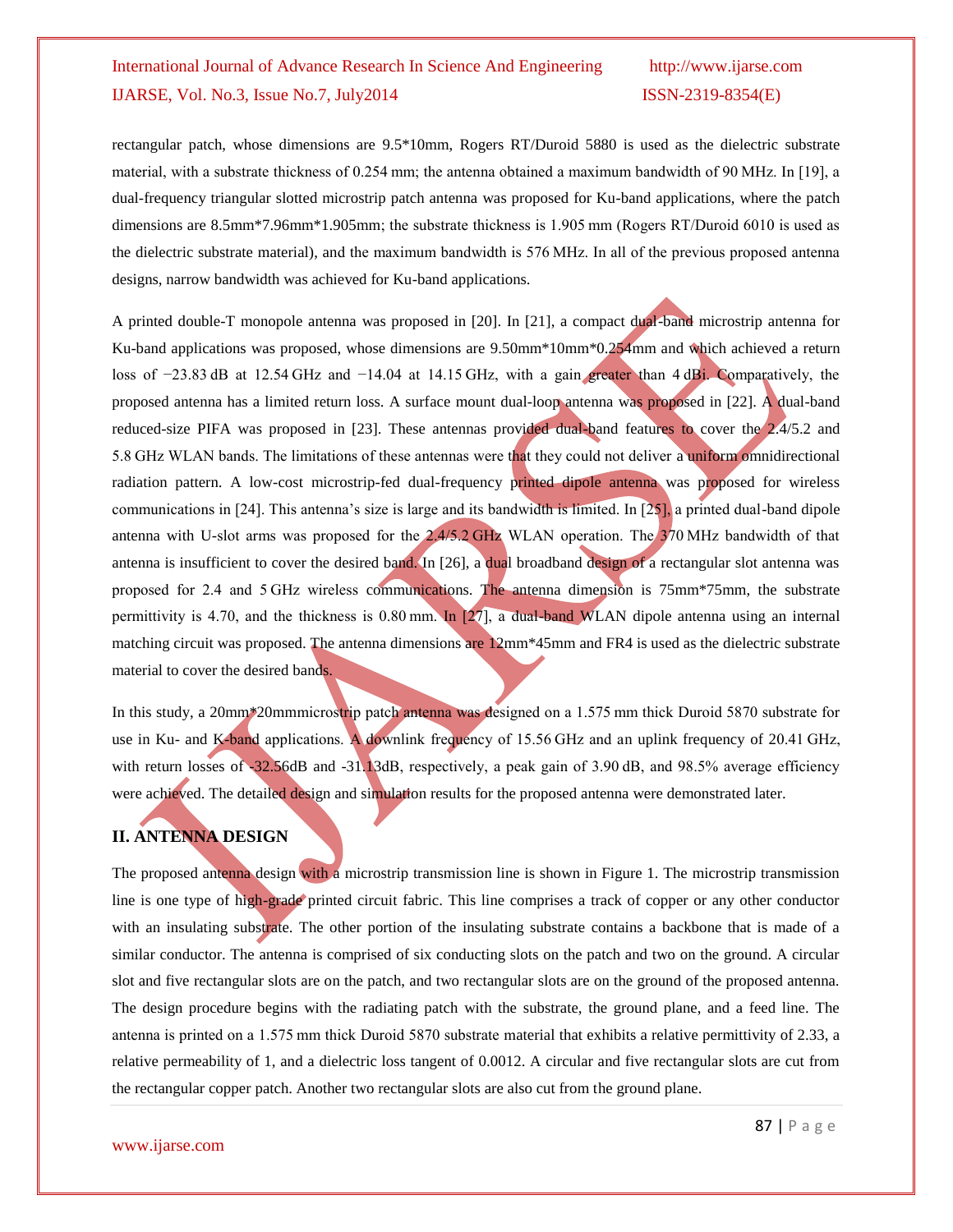

**Figure 1: Proposed Antenna: (A) Top View, (B) Bottom View, And (C) Microstrip Transmission Line.**

Thus, the proposed slotted circle patch antenna is finally achieved. Here, the microstrip line is used to feed the signal into the proposed antenna.

The subminiature version A (SMA) 50  $\Omega$  connector is used at the end of the antenna feeding line for the input RF signal. The proposed antenna prototype is shown in Figure 2. The antenna design and the dimensions were investigated by using the professional antenna simulation software, which is based on Methods of Moments (MoM) and the optimal dimensions were finally determined as follows: L=20mm, L<sub>g</sub>=20mm, L<sub>1</sub>=8 mm, L<sub>2</sub>=3mm, L<sub>3</sub>=16mm, R=2mm, W=20mm, W<sub>g</sub>=20 mm, W<sub>1</sub>=4mm, W<sub>2</sub>=3mm, and W<sub>3</sub>=3mm.

There are different types of materials for an antenna substrate; for example, Duroid 5870 is a high-frequency laminate and PTFE (polytetrafluoroethylene) composite amplified using glass microfibers. To increase the advantages of fiber reinforcement for circuit applications and circuit producers, these microfibers have been used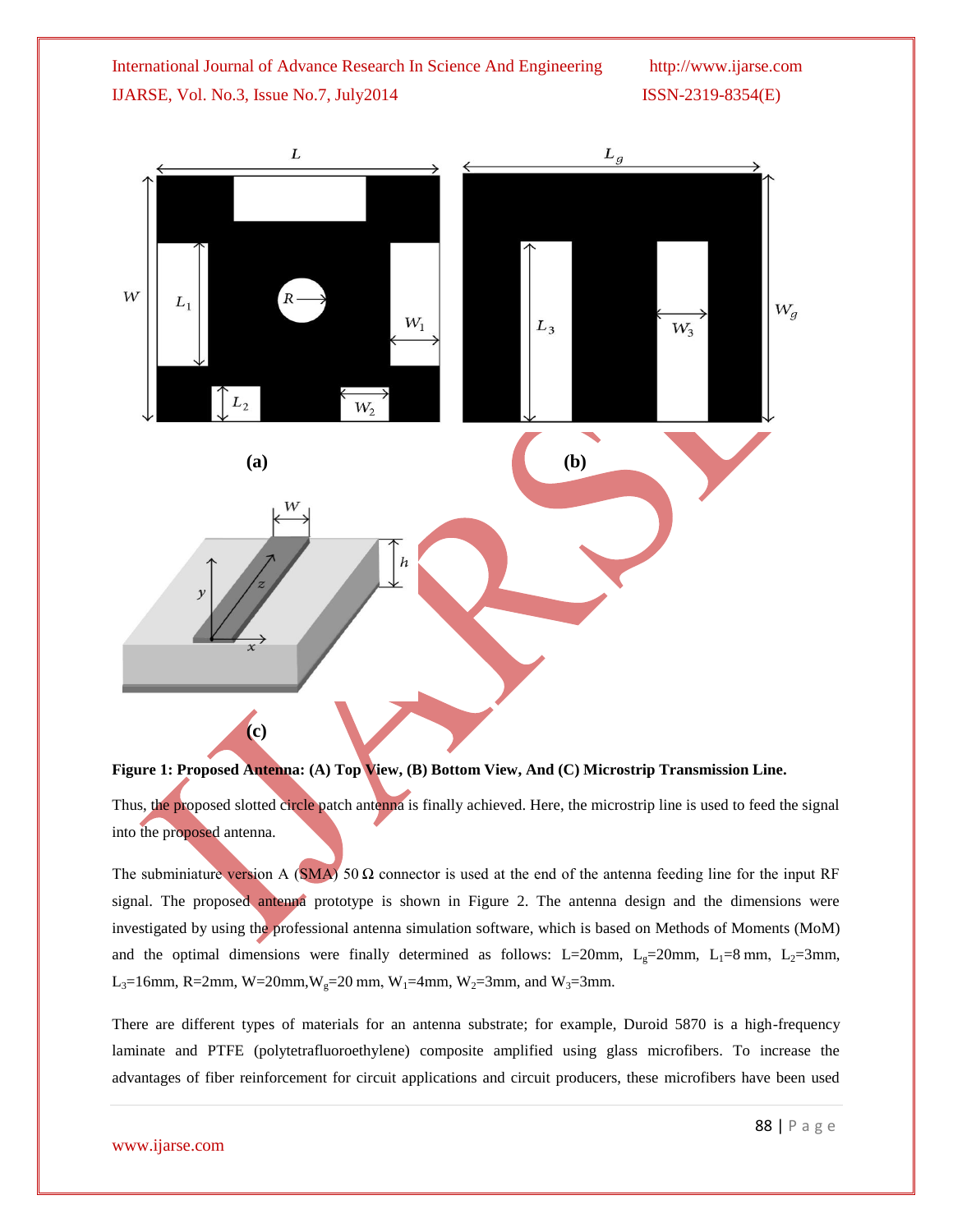aimlessly. The dielectric constant of the Duroid 5870 substrate material is lower than that of other products, and it is suitable for higher-frequency bands, where dispersion and losses must be decreased because of the low dielectric loss. Due to the lack of extensive water absorption features, Duroid 5870 substrate is typically used in heavy moisture environments. The Duroid 5870 is simply cut, machined, and sheared to shape, and it is impervious to all reagents and solvents usually used in engraving printed circuit boards or plating holes and edges. Duroid 5870 has the lowest electrical loss of any amplified PTFE substrate material, lower absorption due to the fact that moisture is isotropic, and constant electrical characteristics over frequency. Duroid 5870 has been used in circuitry for commercial airline telephones, stripline and microstrip circuits, military radar systems, millimeter-wave applications, point-to-point digital radio antennas, and missile guidance systems. For these reasons, the Duroid 5870 substrate material was chosen for the proposed antenna design to achieve operation in the desired bands. The dielectric properties of the various substrate materials are listed in Table 1.

# **Table-1 Dielectric properties of different substrate materials.**

| <b>Material</b>                          | <b>Permittivity</b> | <b>Loss tangent</b> |
|------------------------------------------|---------------------|---------------------|
| RT Duroid 6010                           | 10.2                | 0.0023              |
| FR4                                      | 4.66                | $0.020\,$           |
| AL <sub>2</sub> O <sub>3</sub> (Alumina) | 9.8                 | 0.0009              |
| RT Duroid 5870                           |                     | $\, 0.0023 \,$      |

The length, width, VSWR, and return loss of the patch antenna can be calculated from (1), presented in [28], where L and W are the length and width of the patch, c is the velocity of light,  $\varepsilon$ <sub>r</sub> is the dielectric constant of the substrate, h is the thickness of the substrate,  $f_0$  is the target centre frequency,  $\varepsilon_e$  is the effective dielectric constant, and  $\rho$  is the radiation coefficient:



## **Fig. 2 Simulated return loss for different values of L1**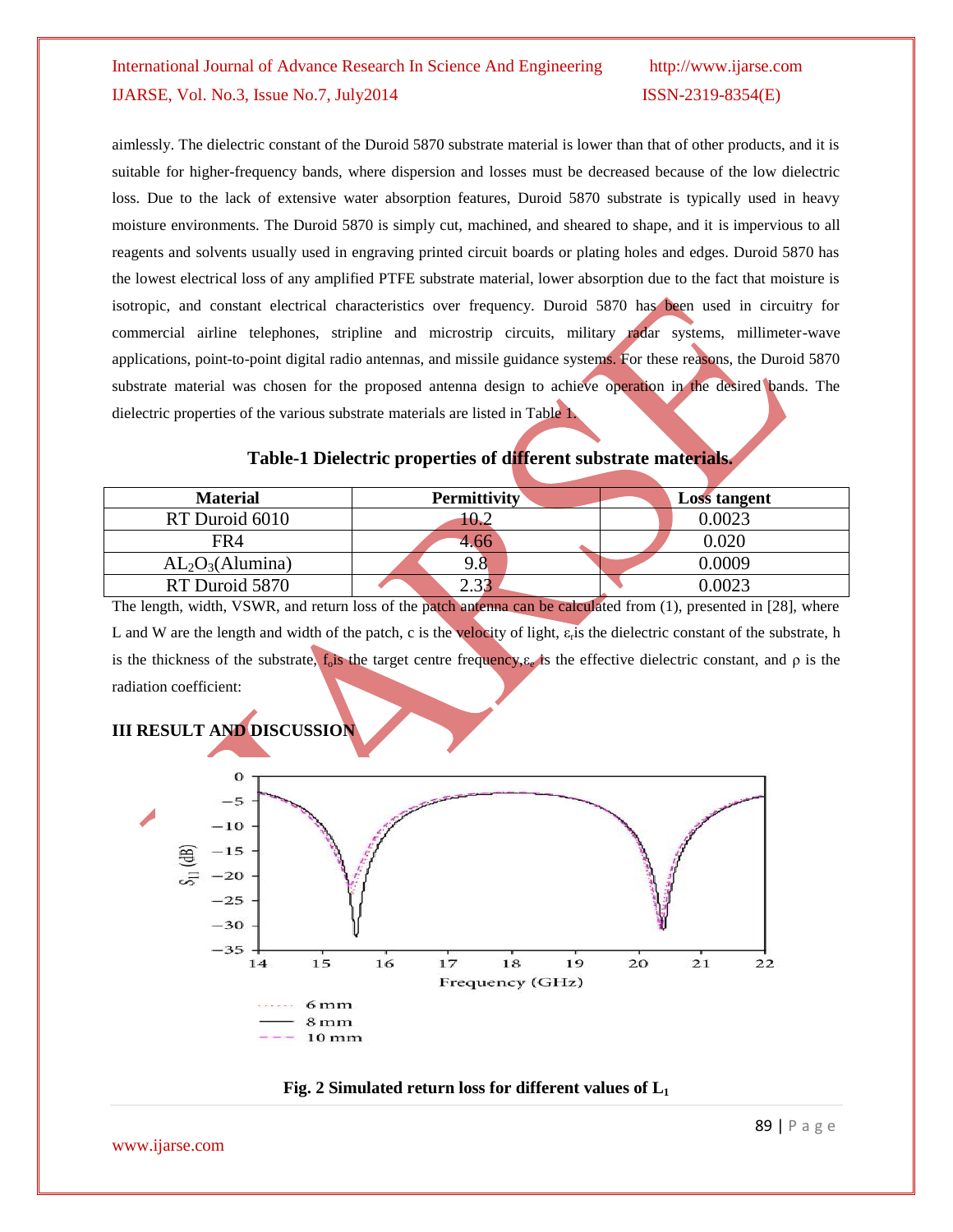

## **Fig.5 Simulated Return Loss for Different Values of W2.**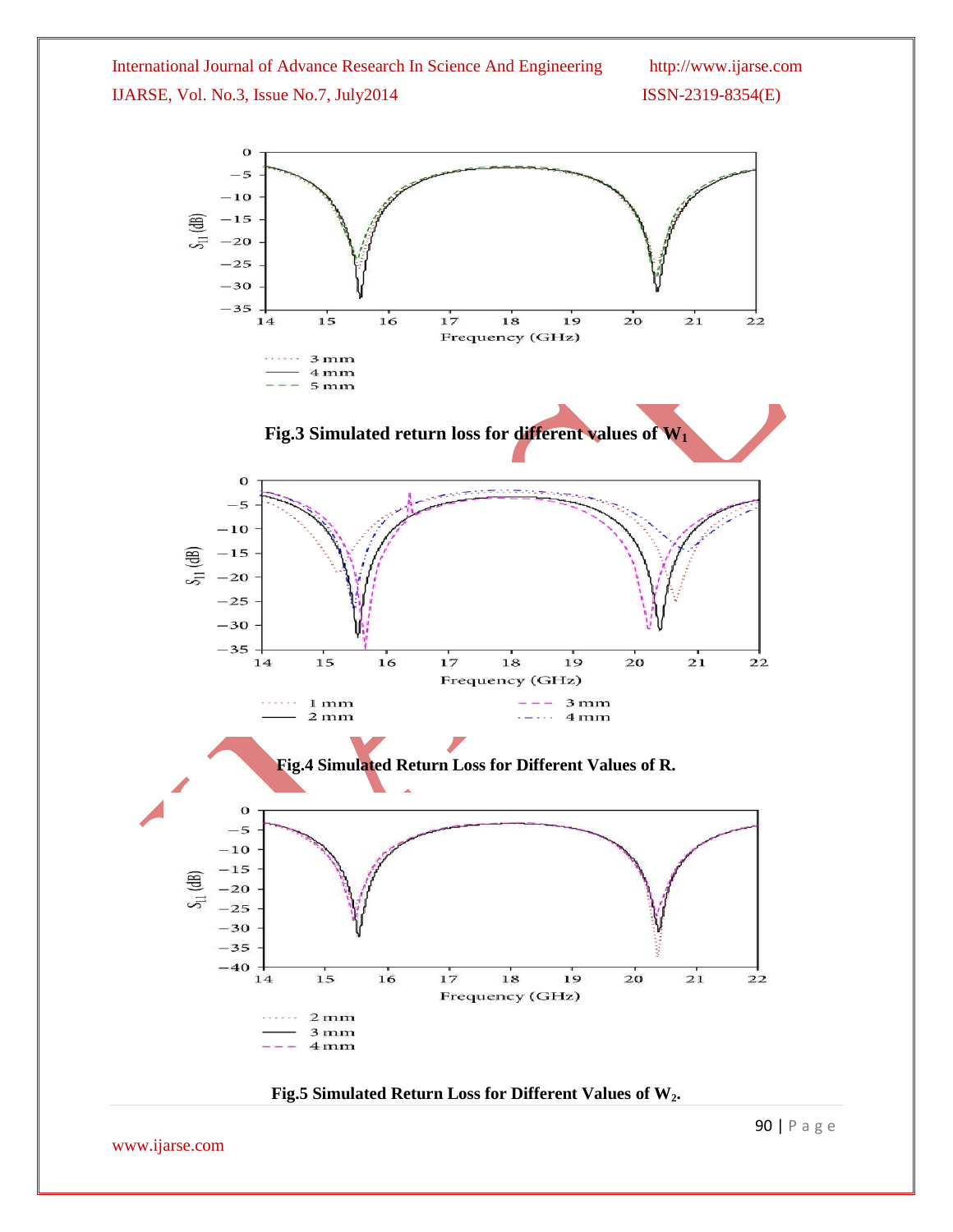$\mathbf 0$  $-5$  $-10$  $-15$ 通  $s_{11}$  $-20$  $-25$  $-30$  $-35$  $17$  $14$ 15 16 18 19 20 21  $22$ Frequency (GHz)  $12 \,\mathrm{mm}$ . . . . . .  $16 \,\mathrm{mm}$  $20 \,\mathrm{mm}$ **Fig.6 Simulated Return Loss for Different Values Of L3**  $\bf{0}$  $-5$  $-10$  $-15$  $(B)$  $-20$  $\overline{5}$  $-25$  $-30$  $-35$  $-40$ 14  $15$  $16$  $17$ 18  $19$  $20$  $\overline{21}$  $\overline{22}$ Frequency (GHz) . . . . . .  $2mm$  $3mm$  $4mm$ . **Fig.7 Simulated Return Loss for Different Values of W3**. 6 5  $\overline{\mathbf{4}}$ **VSWR**  $\mathbf{3}$  $\overline{c}$  $\mathbf 1$  $\mathbf 0$  $\frac{1}{14}$ 15 16 17  $18\,$ 19 20 21 22 Frequency (GHz)

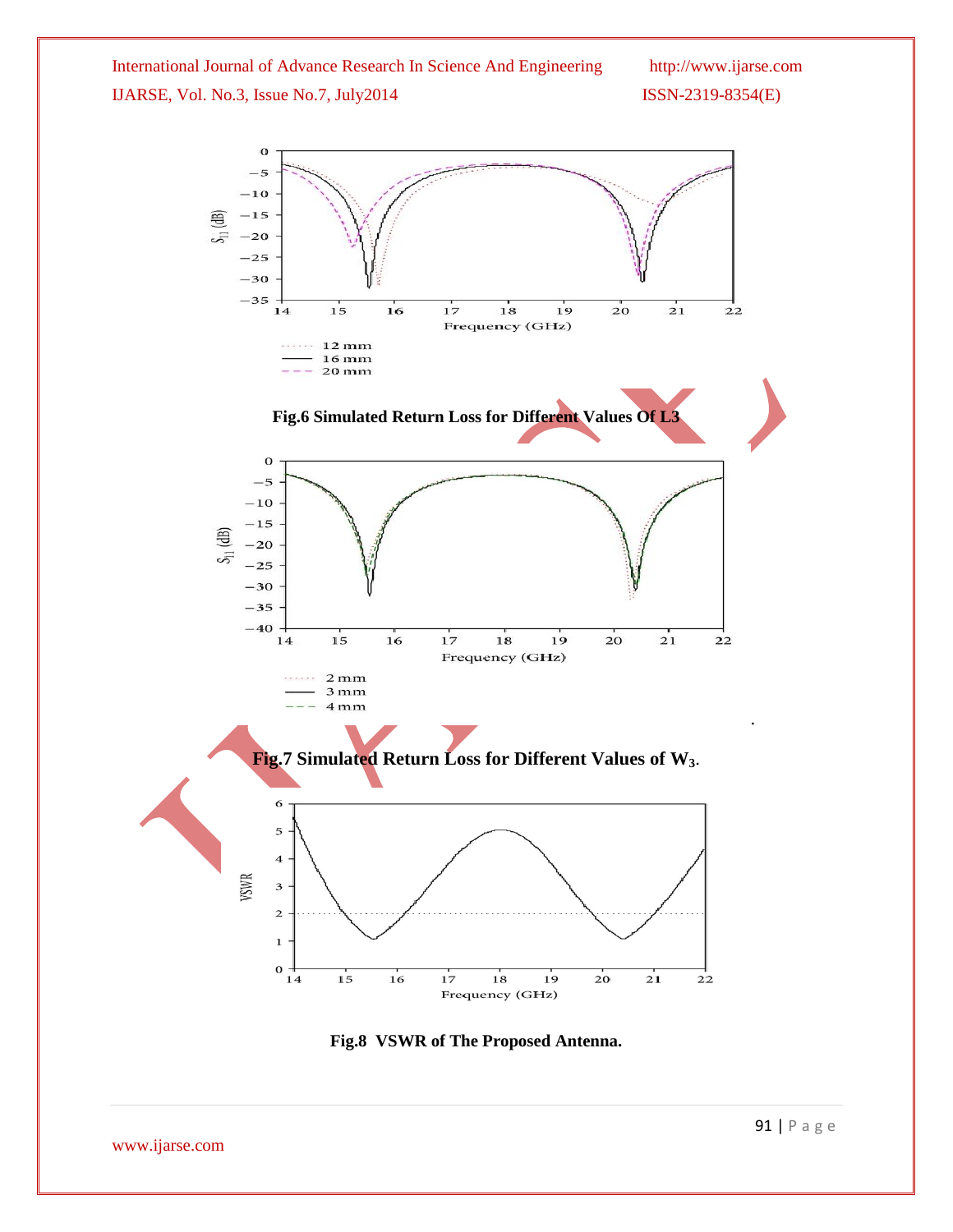

### **Fig.10 Radiation Efficiency of the Proposed Antenna.**

The simulated VSWR of the proposed antenna is shown in Figure 9. The standard value of VSWR is less than 2 for the operational bands of the microstrip patch antenna. The value of VSWR achieved is less than 2 in the desired operating bands. The simulated gain of the proposed antenna is shown in Figure 10. The achieved gains are 1.87 dB on the lower band and 3.87 dB on the upper band. The radiation efficiency of the proposed antenna is displayed in Figure 11. The 82.80% efficiency was observed over the entire operating band of Ku-and K-band applications.

Figure 11 shows the current distribution of the proposed antenna for (a) 15.56 GHz and (b) 20.41 GHz. A large amount of current flows through the feeding line. The electric field was initiated at this point. The creation of the electric field near the slots is reasonable. As a result, the excitation is strong over all the parts of the antenna for both the lower band and the upper band.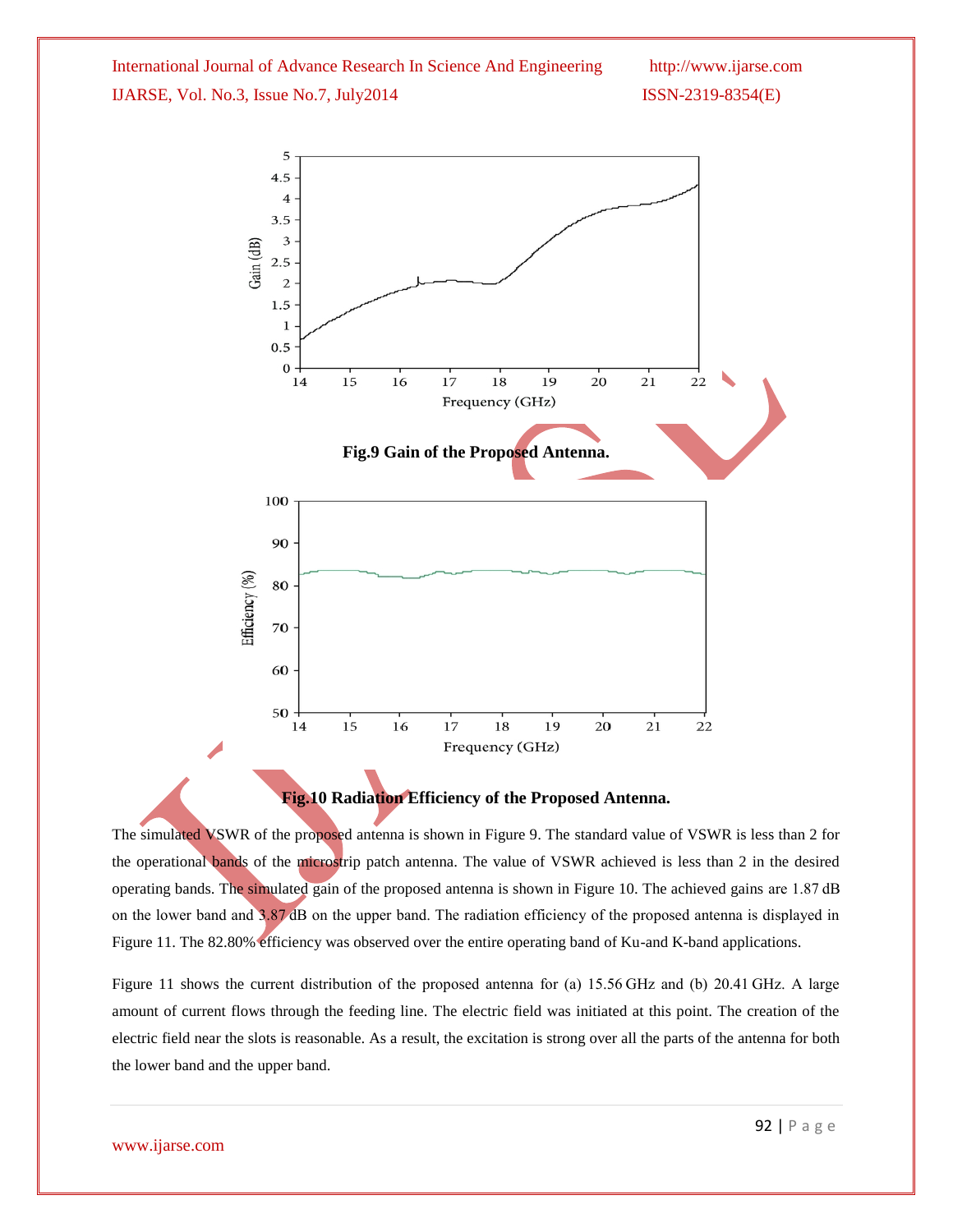| $8.2946e + 001$                         |
|-----------------------------------------|
| $7.7784e + 001$                         |
| $7.2622e + 001$                         |
| $6.7460e + 001$                         |
| $6.2298e + 001$                         |
| $5.7136e + 001$                         |
| $\mathbf{H}$<br>$5.1973e + 001$         |
| (A <sub>-</sub> per.<br>$4.6811e + 001$ |
| $4.1649e + 001$                         |
| $3.6487e + 001$                         |
| surfl<br>$3.1325e + 001$                |
| $2.6163e + 001$                         |
| $2.1001e + 001$                         |
| $1.5838e + 001$                         |
| $1.0676e + 001$                         |
| $5.5141e + 000$                         |
| $3.5195e - 001$                         |

# **Fig. 11 Simulated Current Distribution.**

### **IV. CONCLUSION & FUTURE SCOPE**

The proposed design and characterization of a prototype of a microstrip antenna with dual-band operation on a substrate of Duroid 5870 material to cover Ku- and K-band applications were described. The 10 dB bandwidth of 1.07 GHz in the 1st resonance at 15.46 GHz and of 0.94 GHz in the 2nd resonance at 20.27 GHz were found, which satisfies the conditions of any Ku- and K-band application. Good agreement between the simulation and measured results was observed. Attractive radiation patterns, low cross-polarization, and efficiency with improved bandwidth and higher gain make the proposed antenna compatible for use in Ku- and K-band applications.

### **REFERENCES**

- [1] C.-M. Wu, "Dual-band CPW-fed cross-slot monopole antenna for WLAN operation," IET Microwaves, Antennas and Propagation, vol. 1, no. 2, pp. 542–546, 2007. View at Publisher · View at Google Scholar · View at Scopus
- [2] G. Augustin, S. V. Shynu, P. Mohanan, C. K. Aanandan, and K. Vasudevan, "Compact dual-band antenna for wireless access point," Electronics Letters, vol. 42, no. 9, pp. 502–503, 2006. View at Publisher · View at Google Scholar · View at Scopus
- [3] C. P. Hsieh, T. C. Chiu, and C. H. Lai, "Compact dual-band slot antenna at the corner of the ground plane," IEEE Transactions on Antennas and Propagation, vol. 57, no. 10, pp. 3423–3426, 2009. View at Publisher · View at Google Scholar · View at Scopus